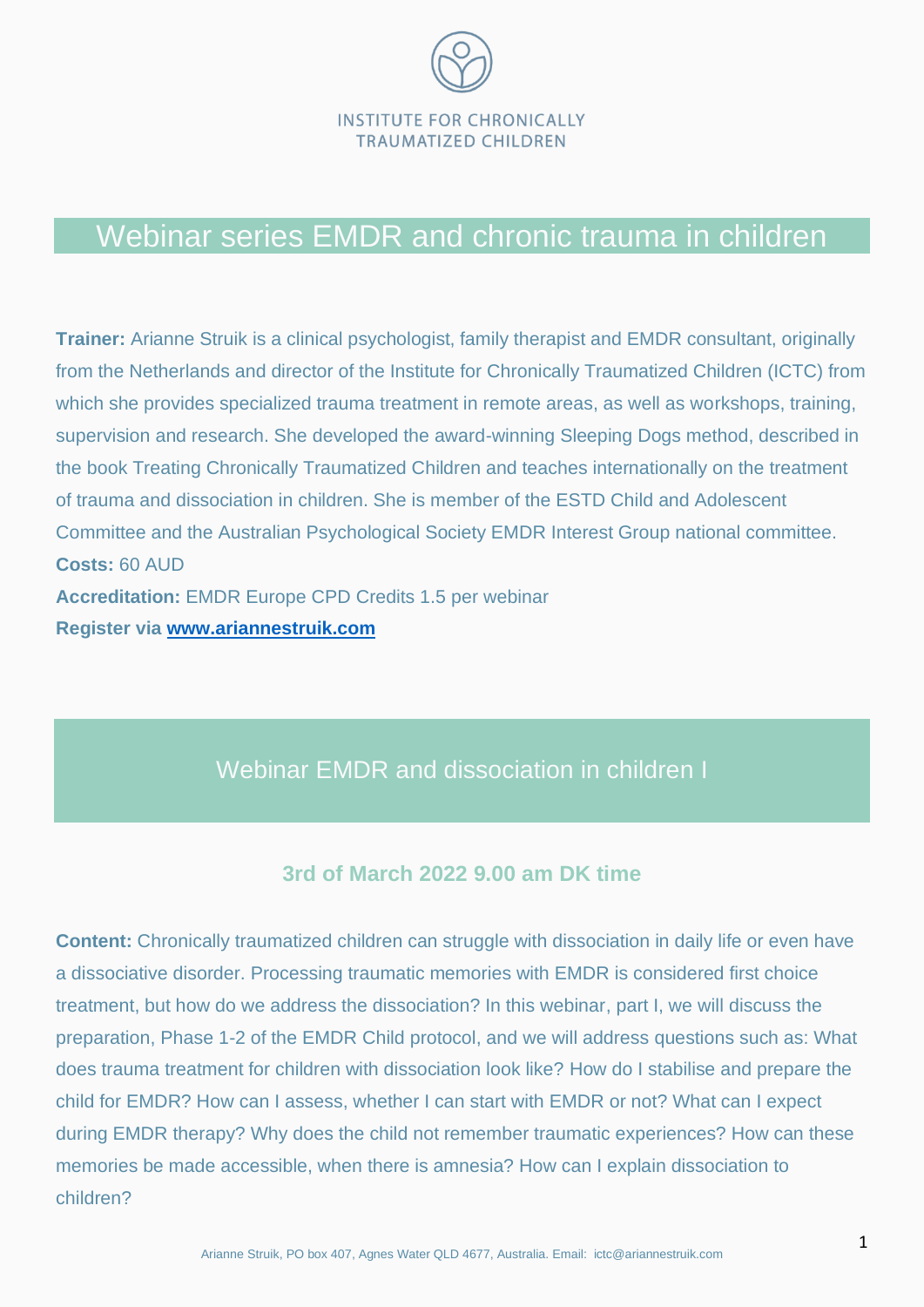

## Webinar EMDR and dissociation in children II

#### **6 th of April 2022 at 10.00 am DK time**

**Content:** Chronically traumatized children can struggle with dissociation in daily life or even have a dissociative disorder. Processing traumatic memories with EMDR is considered first choice treatment, but how do we address the dissociation? In this webinar, part II, we will discuss Phase 3-8 of the EMDR child protocol for children who dissociate or have a dissociative disorder. We will address questions such as: What can I expect during desensitization of the traumatic memories? How can I manage shame, guilt, self-hatred? How can I troubleshoot when things go wrong? Which extra support may children need? What does the child need after EMDR therapy?

## Webinar Online EMDR with adolescent with neuro functional disorder

### **16th of May 2022 at 10.00 am DK time.**

### By Dr Jenny Dwyer

**Content:** This case presentation follows the therapeutic journey with a 16-year-old girl who suffered debilitating pseudo seizures following a traumatic event. In extended COVID lockdown, with telehealth the only means of connecting, the presentation explores the process of EMDR therapy. With the standard protocol providing structure and guidance, the therapist drew on adaptations and adjunct approaches to help build the therapeutic alliance and ensure safe processing. This included family therapy, Animal Assisted Therapy, and the creative use of Elan Shapiro's G-TEP. **The presentation makes extensive use of clinical video excerpts which is why this presentation will not be recorded.**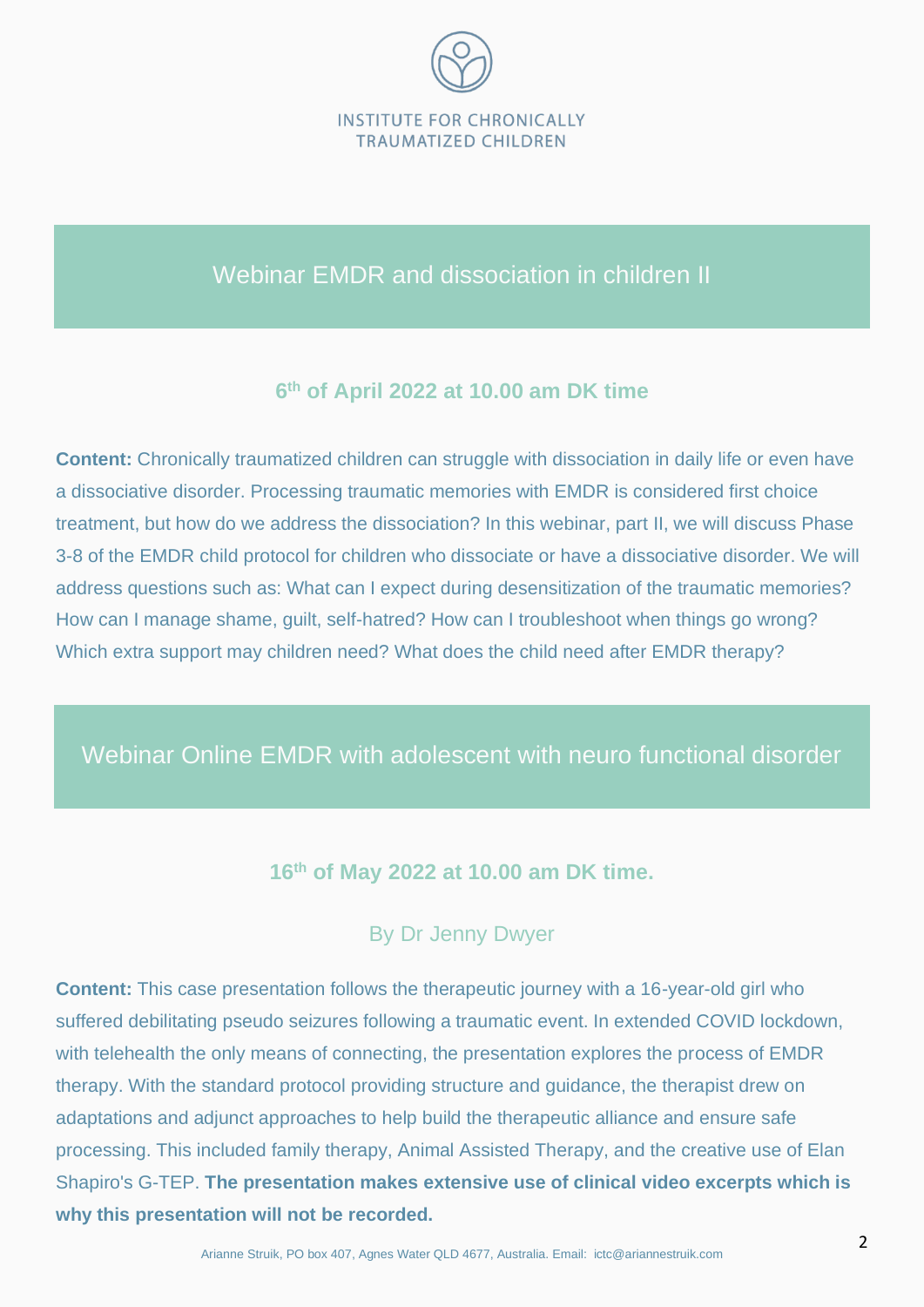# **INSTITUTE FOR CHRONICALLY TRAUMATIZED CHILDREN**

**Trainer:** Dr Jenny Dwyer is the Director of EMDR Academy Australia. She an accredited mental health social worker, child and family therapist, and EMDR consultant and trainer. In her clinical practice, she provides EMDR to adults, children and families, incorporating a range of adjunct approaches, including Animal Assisted Therapy. She has an interest in EMDR early intervention and group treatments and is accredited to provide R-TEP and G-TEP training in Australia.

## Webinar EMDR in residential care

#### **22nd of June 2022 at 10.00 am DK time**

#### By Arianne Struik and Nienke van Vliet

**Content:** Many children in residential care are chronically traumatised and they could really benefit from EMDR therapy, however their behaviour is very difficult and they are often not stable. In this webinar Arianne and Nienke will discuss how EMDR therapy can be delivered to for children and young people in residential care. They will answer questions about preparation such as: how to assess when a child is ready for EMDR and how can the residential staff support the EMDR therapy, and about the desensitization phase where intense fear, strong abreactions, aggression, dissociation, blocking in processing can occur. Several techniques will be discussed to keep these children within their window of tolerance and to continue processing with for example movement, boxing, smells and music and intensive EMDR. Do you work with children in residential care? Join us in this webinar and ask your questions.

**Trainer:** Nienke van Vliet is a Clinical Psychologist, Schematherapist and EMDR therapist. After 11 years of working as a Clinical Psychologist in outpatient psychiatry, she is now working as a Clinical Psychologist in a closed residential care facility in the Netherlands for children age 12-18 who are staying there for several month for their own safety or for the safety of the society.

#### **Other topics:**